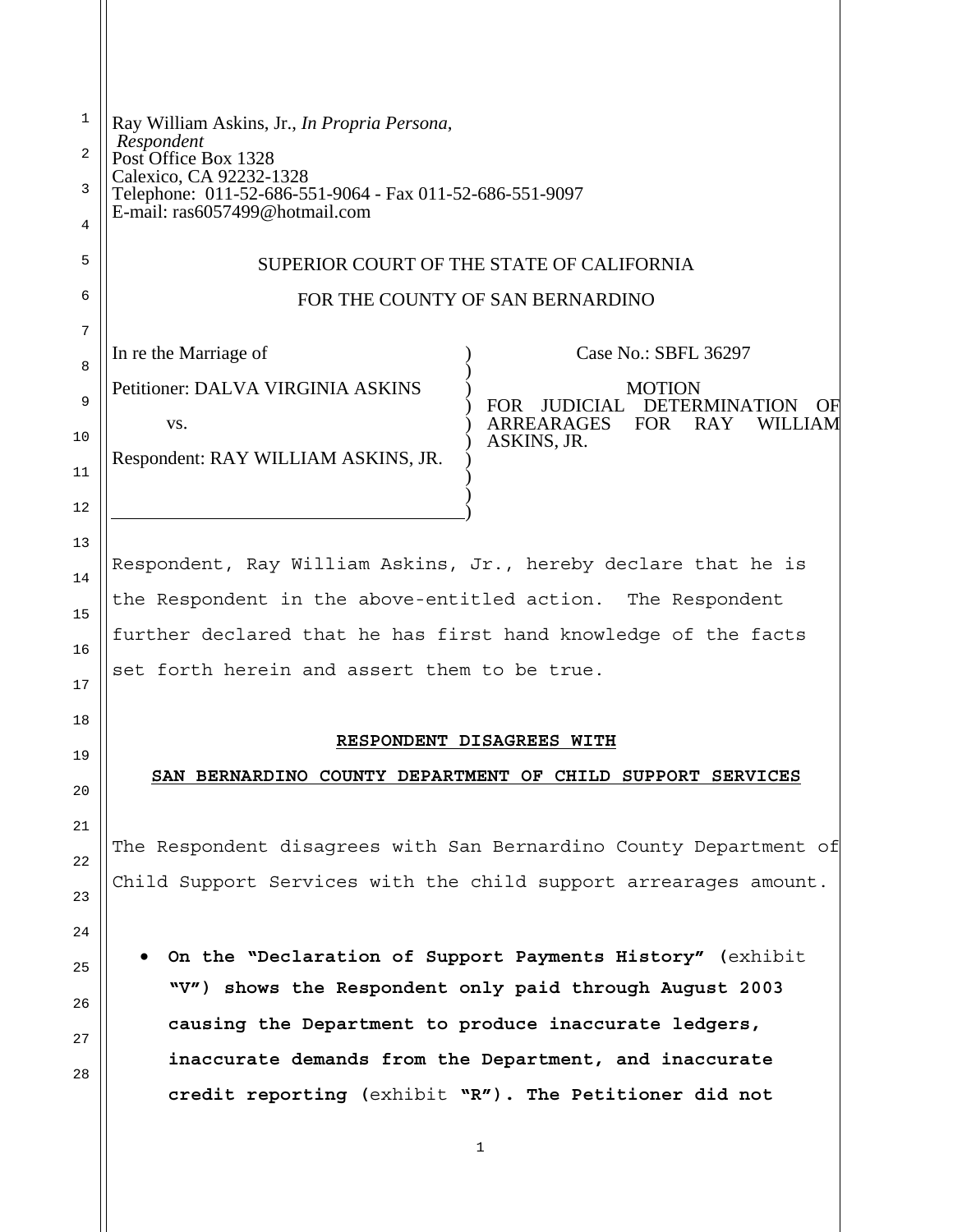**disclose to the San Bernardino Department of Child Support Services on May 3, 2004 anything about any arrangements and staying ahead to avoid being late for child support payments. Causing the Respondent's passport to be revoked (exhibit "J"). In doing so, the Petitioner signed "under penalty of perjury under the laws of the State of California that the foregoing is true and correct - (**exhibit **"V")."**

The San Bernardino County Department of Child Support agency states that the Respondent owes support arrearages (after a long progression of ledgers for higher amounts (exhibit "K")) of \$17,306.86 plus interest of \$6,236.20 for a total of \$23,543.06 on exhibit "Y" dated July 3, 2007, and "CASES Payment Website!" likewise showed \$17,306.86 child support and \$6,236.20 for interest for a total of \$23,543.06 as of July 03, 2007 (exhibit **"X"**);

The Respondent was told in writing on March 14, 2007 (exhibit **"Z"**) from the San Bernardino County Department of Child Support Services that they had no Court Order for the **Family Code Section 4504** (exhibit **"L"**); and effected January 1, 2005 **AB 2669** - **Code of Civil Procedure Section 695.221** (exhibit **"K"**) credit any money coming from the Social Security Administration - "SSDI" Family Maximum" Disability Benefits as the result from the Respondent's *total and permanent disability* **(**exhibit **"D")***.* San Bernardino County Department of Child Support Service has a policy to never credit any money coming from Social Security Administration and rarely looks at any **Assembly Bill** "AB" - law changes. "We have a

1

2

3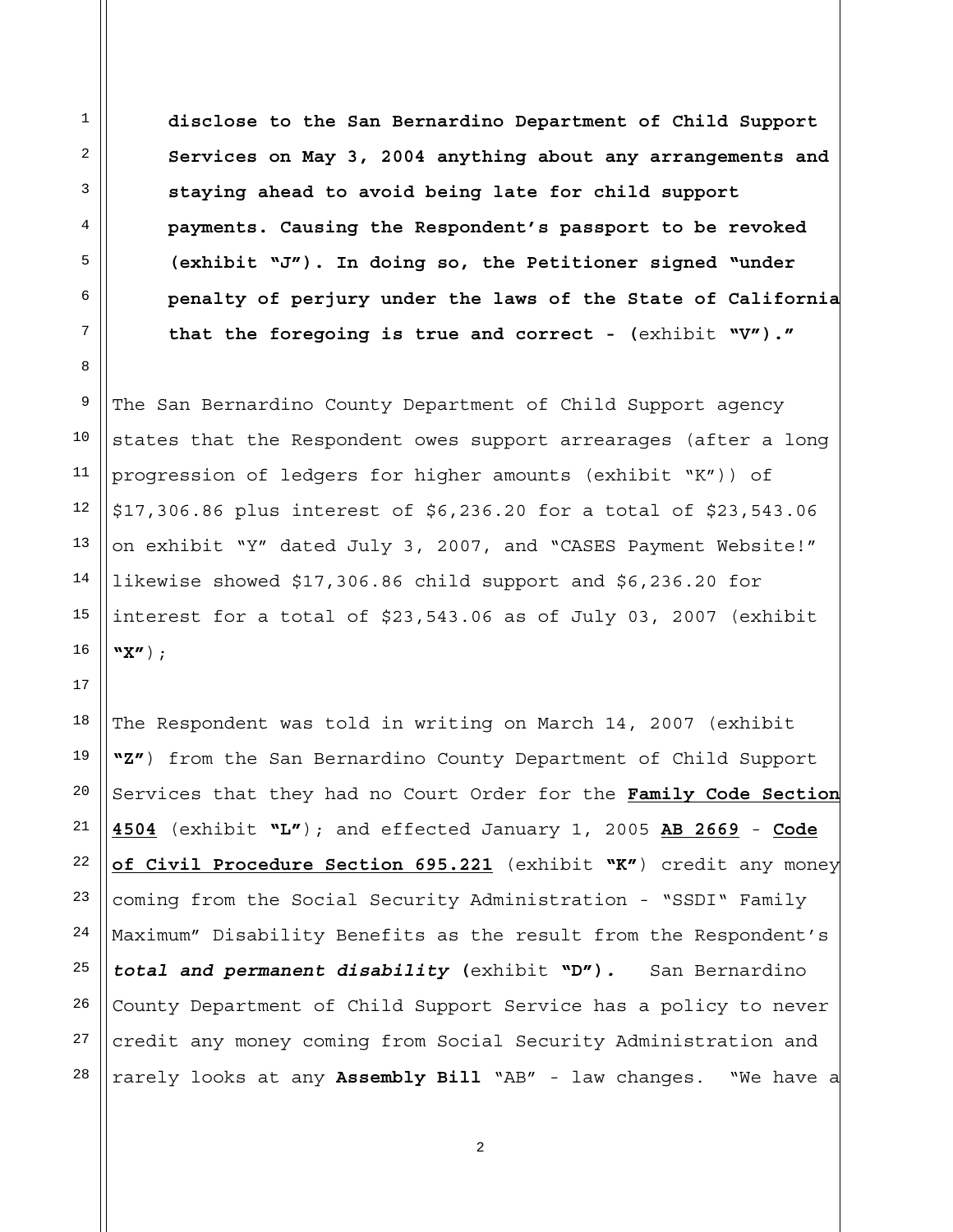1 2 3 4 5 6 7 8 9 10 bunch of them" This statement has been made to the Petitioner on October 29, 2004. Those comments have been made to the Respondent as recent as May 19, 2007. San Bernardino County Department of Child Support Services is "circumventing what the Court had been trying do" (see Court transcript October 02, 2006, page 50, and line 21 through 22). The Respondent shares the same concerns with the Court. Child Support "has its way of doing business" for calculating interest under the *old -* **Code of Civil Procedure Section 695.221** –current payments, interest next, then principal on arrearages through this current date.

#### **COURT ORDERS FROM HEARING DATES**

Four Court hearing beginning with February 17, 2006; continued to May 12, 2006; July 10, 2006 was a motion to reinstate the Court proceeding and the Court granted the reinstatement (exhibit **"P"** - "Minute Order"); and continued to October 02, 2006.

19 20 21 22 23 24 27 The Court ordered payments made after January 1, 2005 in accordance to **AB 2669** for Social Security Administration Benefit payments are receive under the *new* **Code of Civil Procedure Section 695.221** (exhibit **"K"**) modifying, repeal, and/or add or modify **Family Code Section 4504** is part of this Court order (exhibit **"L"**). The **Family Code Section 4504** is not disputed as a California Family Law. See Court transcript dated May 12, 2006 page 17, line 2 through 23. Any money received from "SSA" is to be credited towards child support states:

25 26

11

12

13

14

15

16

17

18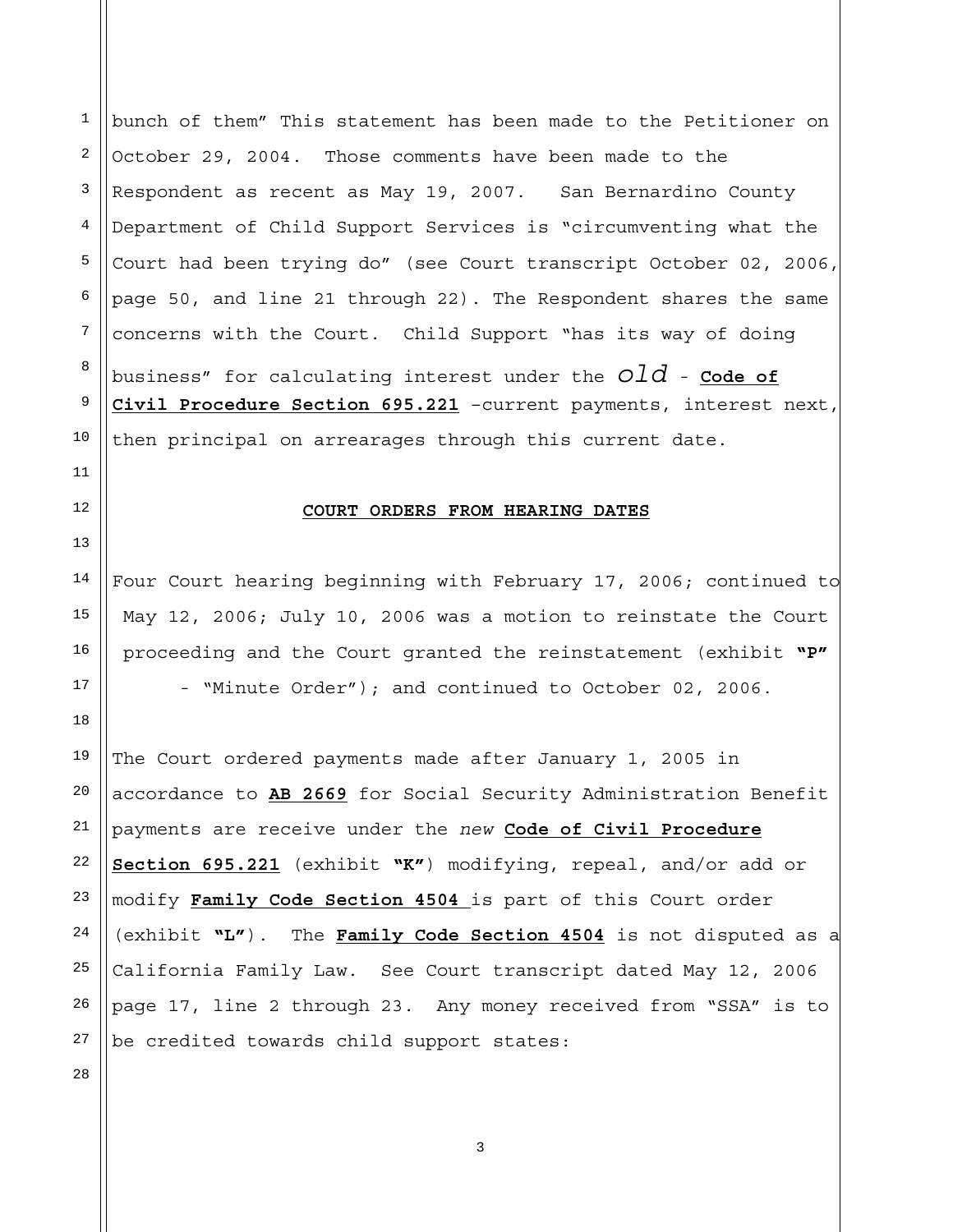1 2 3 4 5 6 7 8 9 10 11 12 13 14 15 16 17 18 19 20 21 22 23 24 25 26 27 28 **The Court:** "within your points and Authorities, since that was the effective date, that will be the day Court would rely upon. So I will grant some credits to these arrears but from January 1, 2005, given to enactment of **AB 2669**. **Mr. Schneider:** "Just so I understand, your Honor, what the court is stating is that any Social Security disability payments paid post January 1, 2005, if those – if the amount paid in excess of the support, that amount which was paid in excess of the support would be applied to arrears?" **The Court:** "That is correct." **Mr. Schneider:** "I just want to make sure I was clear in so far as the Court's ruling." Court: I appreciate it. Think you made the record clear than I did, but yes, that is the ruling." **NOTE:** No where found in the two Court transcripts May 12, and October 2, 2006 did the Court **FORMALLY** rescind this Court order. This Court order is consistent and in accordance with Court case **Lidia Sneed vs. Rita Saenz, Court of Appeal, Fourth Appellate District, Division One, State of California (Super. Ct. No. GIC764797)** page 29, second paragraph, last sentence filed 07-27- 04 and certified for publication. States: "Certain government benefits, including Social Security benefits, paid because of a non-custodial parent's retirement or disability ("SSDI"), are counted as child support. **(Family Code Section 4505, subd. (b).)"** Page 32, first paragraph, states: "**Family Code Section 4505** provides *that if a court has ordered a non-custodial Parent Are*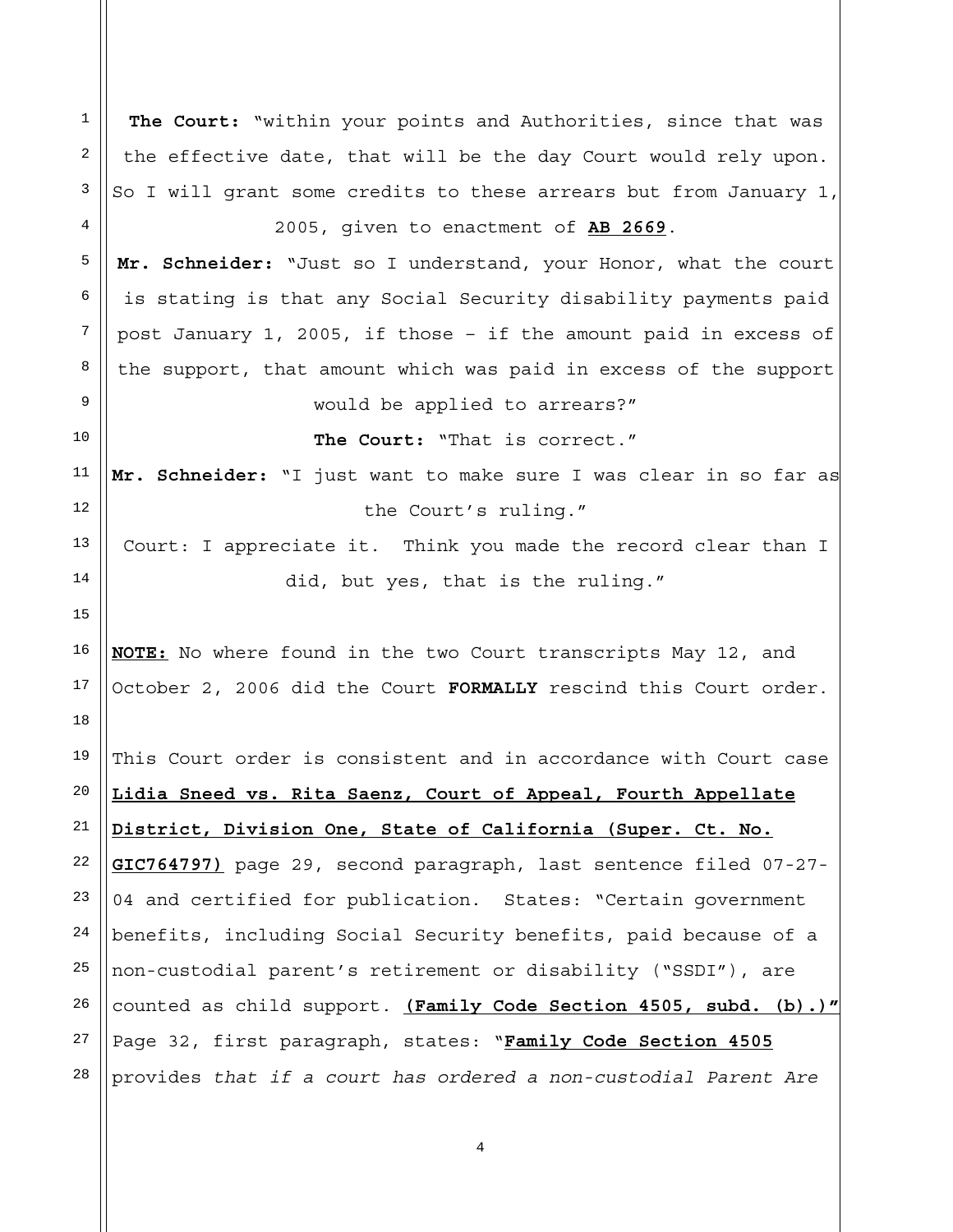1 2 3 4 5 6 *Nonexempt Income*. **Family Code Section 4504** provides that if a court has ordered a non-custodial parent to pay child support, certain government payments are credited toward the non-custodial parent obligation. Listed in that statue are Social Security payments based on the non-custodial parent's retirement or disability "SSDI". **(***Ibid***., 4504).**

Page 22, second paragraph, line 5 states: The Legislature is presumed to have meant what it said and the plain meaning of the language governs." (People vs. Peccci, supra, 72 Cal App.4<sup>th</sup> at p. **1505.)** 

13 In re Marriage of Drake (1997)53 Cal.App. $4^{th}$  1139, 62 Cal.Rptr.2d 466 [11]which provides that federal disability benefits arising from a noncustodial parent's retirement are credited against the noncustodial parent's child support obligations ... Statues are to interpreted to give significance to every word contained therein" (County of Tulare v. Campbell, supra, 50 Cal.App.4<sup>th</sup> at **p.853)**.

In re Marriage of Bertrand 33 Cal.App. 4<sup>th</sup> 437; 39 Cal. Rptr. 2d 151; 1995 Cal. App. (1b) "the language of section 4504 is unambiguous. It expressly applies to payments made by the federal government pursuant to the Social Security Act...because of the retirement or disability of the noncustodial parent."

Barbara Grady, Attorney for the San Bernardino Department of Child Support Services stated in Court, "it's counsel's position

5

7

8

9

10

11

12

14

15

16

17

18

19

20

21

22

23

24

25

26

27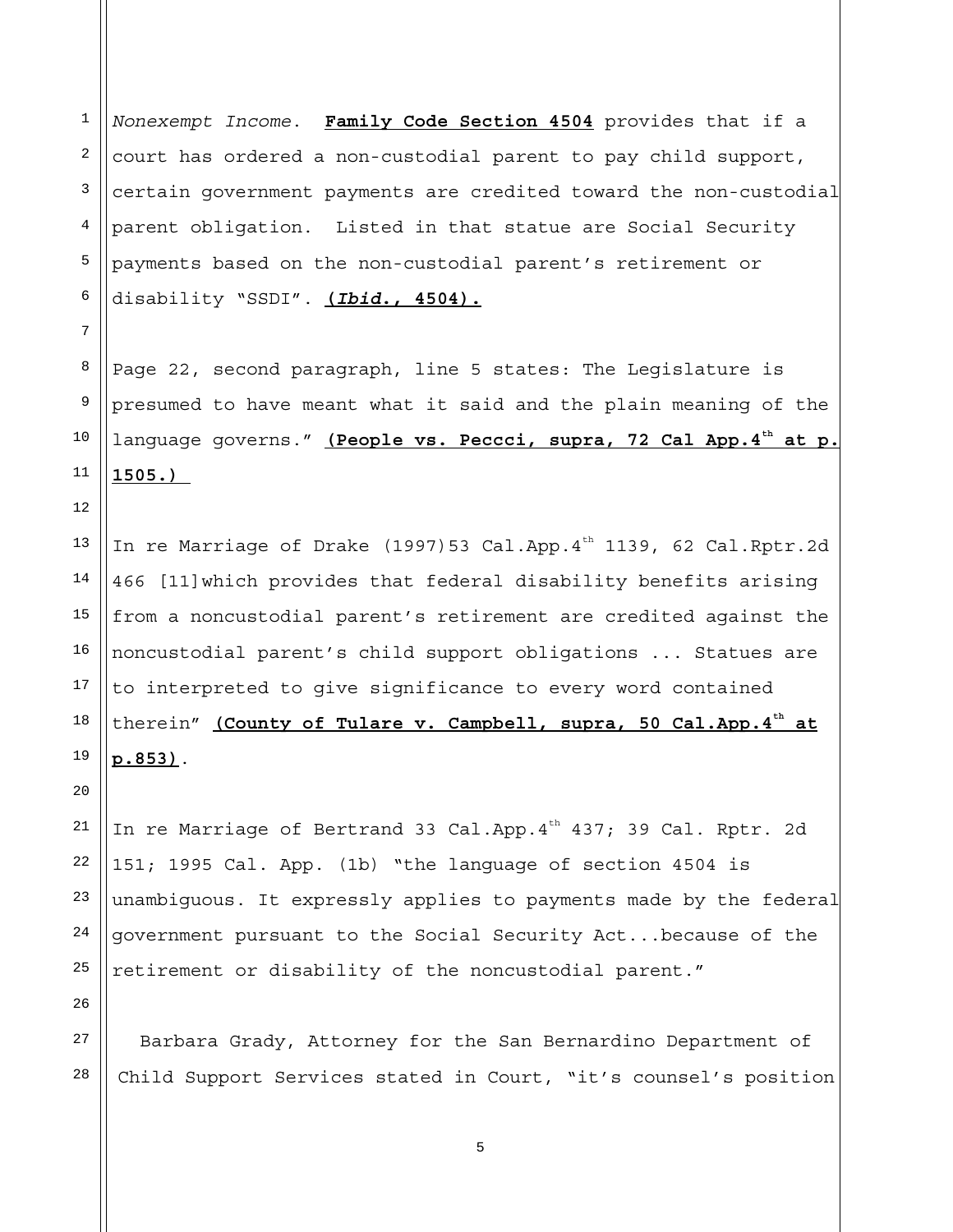that we follow the laws as it become law in January 1, 2005, that's what stated in my Points and Authorities, (exhibit **"S"**) what I stand by this morning" on the Court transcript May 12, 2006 page 15, line 5 through line 9.

Charles Dunbar, Attorney for the Department of Child Support Services stated on the "Responsive Declaration to Order To Show Cause or Notice of Motion" under (3) (b) (2) other (specify):

"**F.C. 4504 CREDITS AS APPROPRIATE"** dated October 19, 2005

(exhibit **"Q"**). Mr. Dunbar has created an "Estoppel" – an equitable principle that provides that a party is prevented by his own acts from claiming a right to the detriment of the other party who is entitled to rely on such conduct and has acted accordingly. An individual is barred from denying or alleging a certain fact or state facts because of that individual's previous conduct, allegations or denial. Mr. Dunbar has agreed by his own conduct to **"F.C. 4504 CREDITS AS APPROPRIATE".** 

## **JUDICIAL DETERMINATION OF SUPPORT ARREARAGES**

Respondent is requesting the Court to make a **"Judicial Determination of Support Arrearages"**, under **Family Code Section 17526 (c)**. All are based on of the facts above. Respondent has attached a payment history of child support payments paid to the Petitioner that shows a monthly (exhibit **"A"**); and weekly (exhibit **"B"**) October 23, 2000 through February 2004 breakdown of amounts ordered. These amounts came from 7 different *paid* sources to child support:

1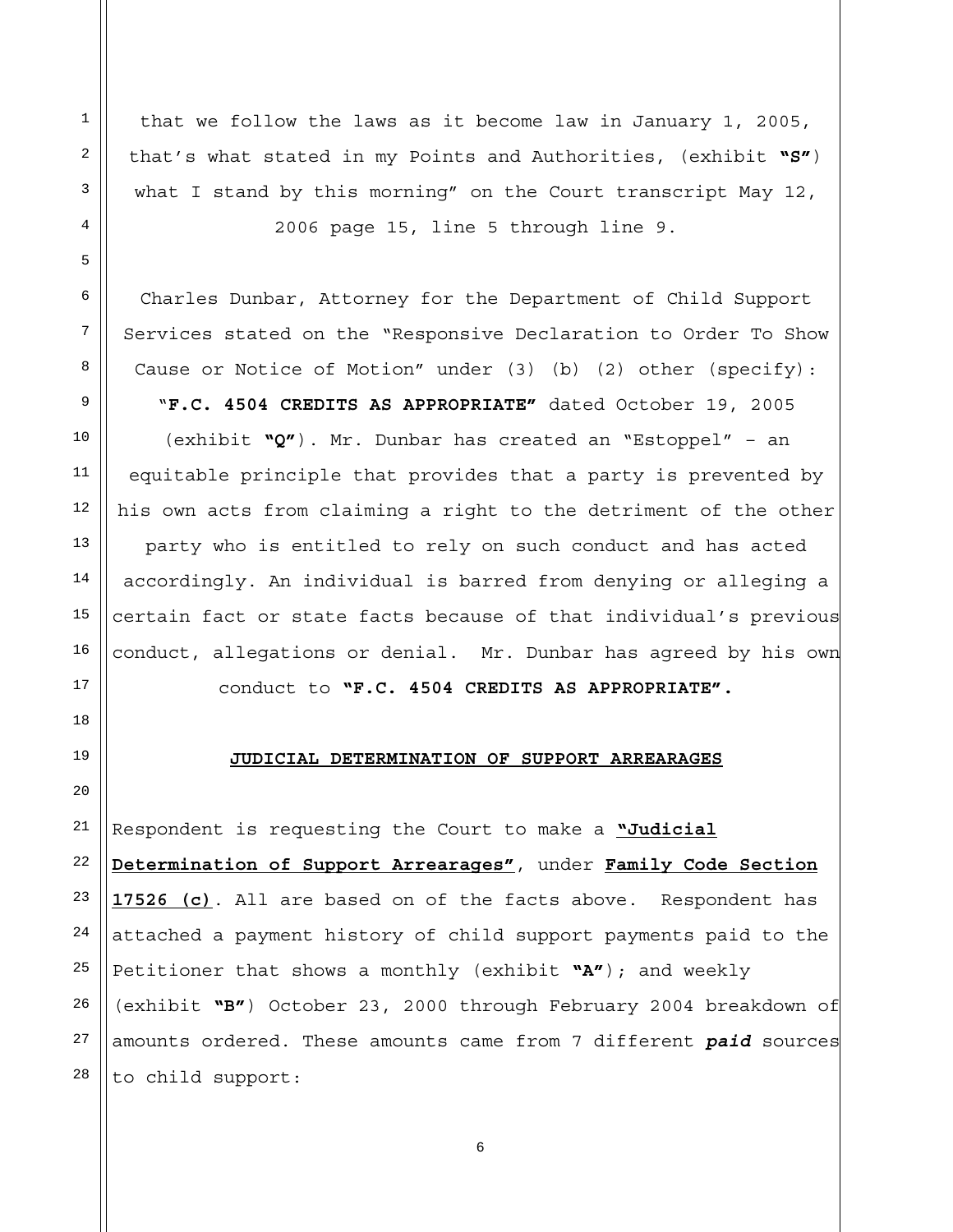1 4 7 11 12 13 14 15 16 17 18 19 20 21 22 23 24 25 26  $2 \parallel \bullet$  (a) - Wage assignment, direct deposit, and other;  $\left| \begin{array}{c} 3 \end{array} \right|$   $\bullet$  (b) - Social Security Administration Disability "SSDI" payments to dependent children;  $\begin{bmatrix} 5 \end{bmatrix}$   $\bullet$  (c) – Garnishment and Intercepts;  $6 \parallel \bullet$  (d) - Lump Sum from the Social Security Administration "SSDI";  $8 \parallel \bullet$  (e) - Forged checks by Petitioner for child support; and  $\mathbb{P}$  (f) - Zero child support effective modification date November 1, 2005. All 7 different *paid* sources reflected in exhibit **"A"** (monthly payment history FL-421) is based on the "Respondent's records or Respondent's recollection." Respondent declares that the information on the attached pages, ledger showing the ordered, and the amounts paid are true, and correct for child support on exhibit **"C"** (Family Court Judgment, page 2, and line 10 through line 19). The Respondent paid total towards child support is *\$94,667.62*. The total child support required to pay (61 months times \$1,500 beginning October 01, 2000 through October, 2005) is *\$91,500.00. Based on those figures above the Respondent has over paid towards child support and the Respondent owes nothing towards the arrearages of child support.* The break down is as follows:

10

27

**(a) - CHILD SUPPORT DIRECT PAYMENTS**

28 **(a) - Child Support payments** paid by **"Wage Assignment"** of \$346.15 each Tuesday of each week as made by Respondent from October 23,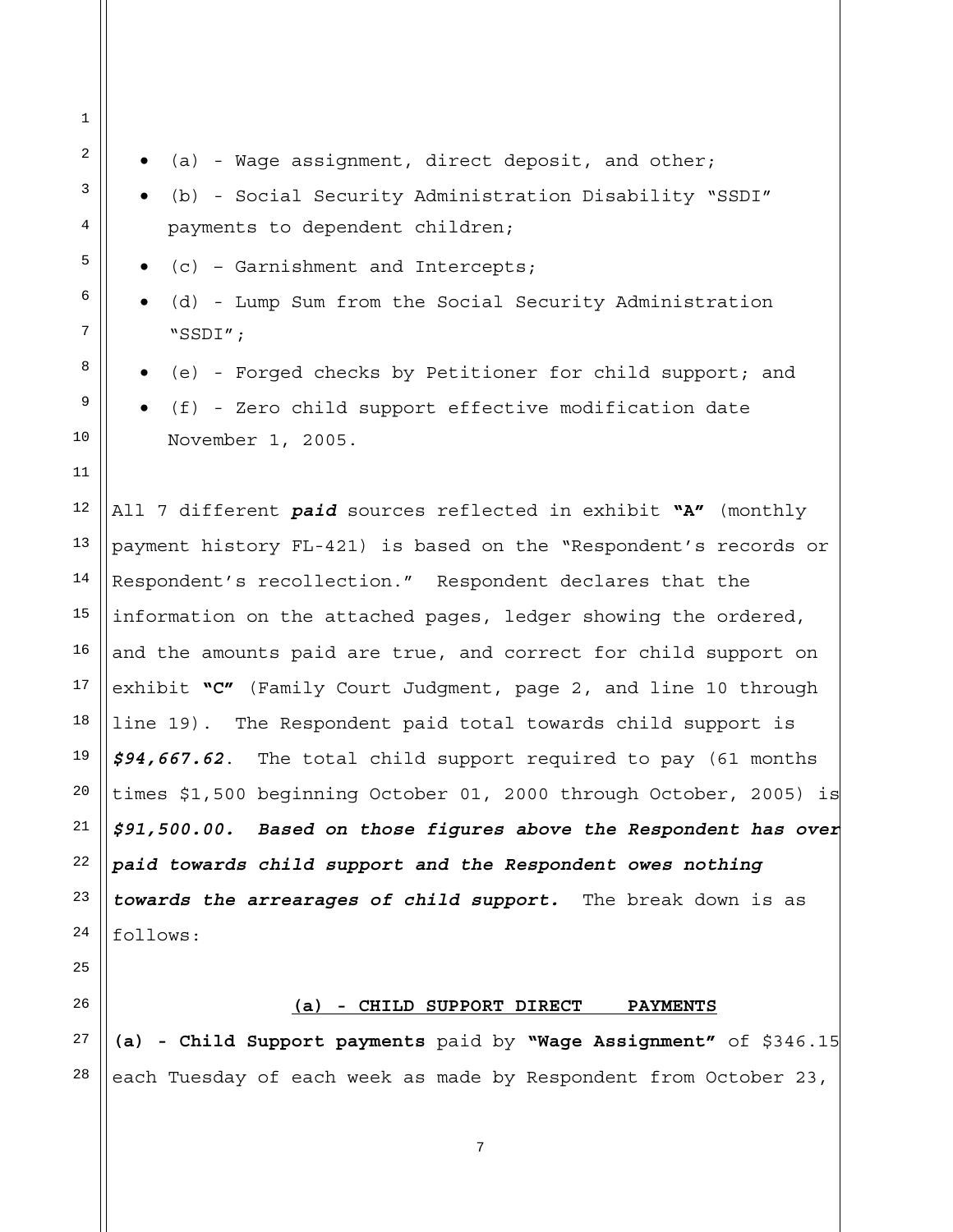1 2 3 5 6 2000 (exhibit **"C")** through February 2004 in the total amount of *\$55,860.25* per Court order (exhibit **"A" –** month payment history *– pages 1 through 4; and* (exhibit **"B"** *pages 1 through 189* as weekly proof of direct payments for child support to Petitioner**)**. The Respondent's dependent children has received all of the direct payments *\$55,860.25.*

Respondent started direct deposit and other to the Petitioner and **"Wage Assignment"** stopped shortly after the business closed November 15, 2001 which resulted from his *total and permanent disability* (exhibits **"D")** Social Security Administration disability benefits letter dated March 23, 2007, page 2 "Type of Social Security Administration Benefit Information"; "SSA" Award letter dated January 25, 2006 for "SSDI"; Rajeev Gupta, M.D., internist's letter; Andres N. Jacobo, M.D, Neurologist's pathology letter; and Patrick Wolcott, M.D., Specialist all shows *total and permanent disability* **(**exhibit **"D").** 

**San Bernardino County Department of Child Support Services (**exhibit **"Y") is giving the Respondent less credit towards child support paid to the Petitioner during the period October 23, 2000 through February 2004.** 

> **BREAK DOWN FOR NO CREDIT SHOWN ON CHILD SUPPORT LEDGER July 03, 2007 (**exhibit **"Y")**

> > 8

27 28 On FL-450 The question 3 (a) (1) (a) (b) total amount of arrearages claimed as owing is incorrect and Respondent did not

26

4

7

8

9

10

11

12

13

14

15

16

17

18

19

20

21

22

23

24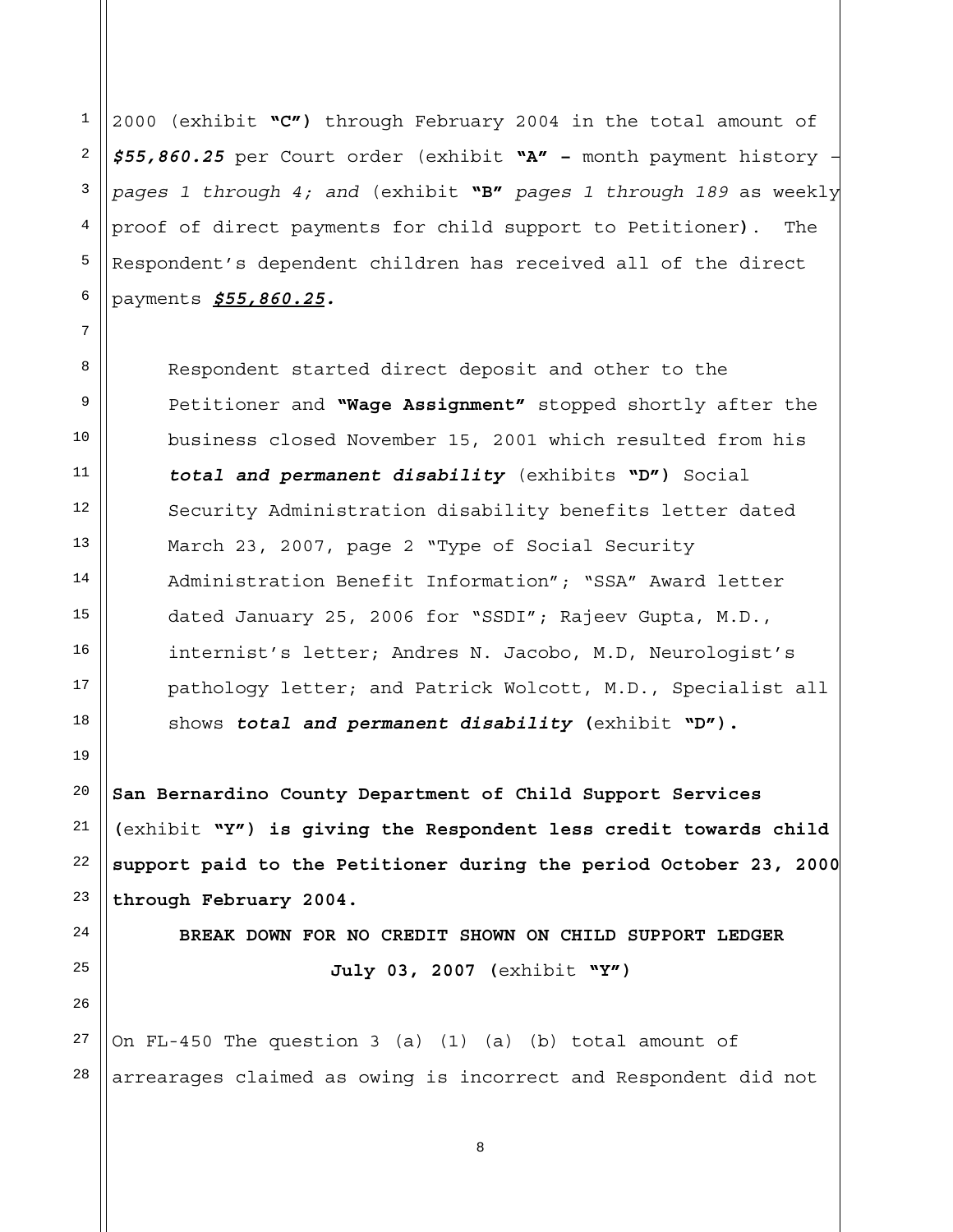1 2 3 4 5 6 8 9 10 11 12 13 14 15 16 17 18 19 20 21 22 23 24 25 receive credit for all of the payments made. Respondent has made a detailed break down of those payments not credited by the Department for child support as follow: **(a) DIRECT PAYMENTS MADE BY RESPONDENT**   $\frac{7}{4}$  **• CLOSE OF BUSINESS** - The Petitioner picked up the child support check at Accura Insurance Crestline Office. The Respondent began paying **ahead by one week \$350.00 beginning in the month of November 2001** (weekly exhibit **"P"**) corresponding with the closing of the business resulting from the Respondent's *total and permanent disability* (exhibits **"D"**). The Respondent lived out of the area where the Petitioner lived. All checks had to be mailed to the Petitioner beginning in November 2001 (weekly exhibit **"P"**). This did not work out, and the Respondent begins making direct deposits into the Petitioner's checking account with the Petitioner provided deposit slips. Bank of America was not reliable to credit those payments from the Respondent timely for the Petitioner's use and asked with each deposit for immediate deposit credit to the Petitioner's bank account; **EVENTS** of the Respondent's strokes (causing memory problems)

and his *total and permanent disability*, it was easier to remember to pay \$350.00 per week and the Petitioner agreed to the excess \$346.15 could be applied toward future child support (\$3.85 per week times 83 weeks = total (weekly

26

27

28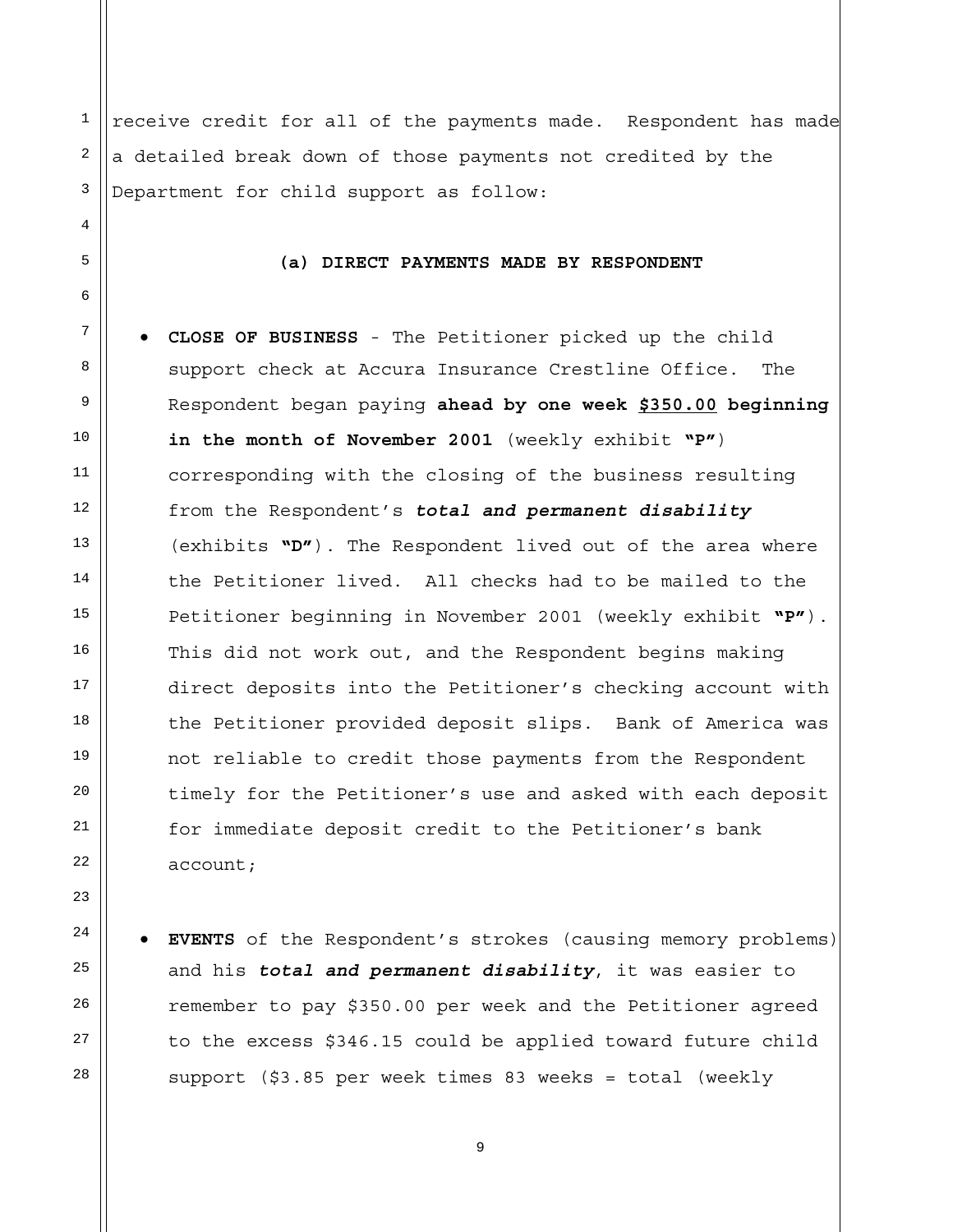1 2

4

5

6

7

8

9

10

11

12

13

14

15

16

17

18

19

20

21

22

23

24

25

26

27

28

## exhibit **"P"**) **\$319.55**;

 $3 \parallel \bullet$  **EXTRA MONEY** - The Respondent paid the Petitioner extra money with the understanding and it was agreed to credit towards future child support for July 3, 2002 for \$50.00; July 25, 2002 for \$100.00; September 10, 2002 for \$50.00; April 1, 2003 for \$100.00; May 12, 2003 for \$10.00; all for a total of (weekly exhibit **"P"**) **\$310.00**;

- **BRAZIL** Then on April 2, 2002 for \$200.00; April 30, 2002 for \$300.00; and August 6, 2002 for \$200.00 sent child support money to Brazil while Maysa and Stephanie were staying with grandma, Emila Bueno da Silva, the Petitioner's mother for child support (weekly exhibit **"P"**) **\$700.00**;
- **MEXICO** Respondent again paid ahead by one week beginning with the month of June 2002 corresponding with the move to Mexico. The Respondent did not want to fall behind with the child support payments to Petitioner (weekly exhibit **"P"**) **\$350.00**;
- **FEMA**  paid November 24, 2003 in the amount of \$710.15 % by 2 = (weekly exhibit "P") The Respondent's children has received the **\$355.08;**
- **DECEMBER 2003** Department did not applied total weekly support to their ledger (exhibit **"Y"**)compared to listed in the (weekly exhibit **"P") the Respondent's children has**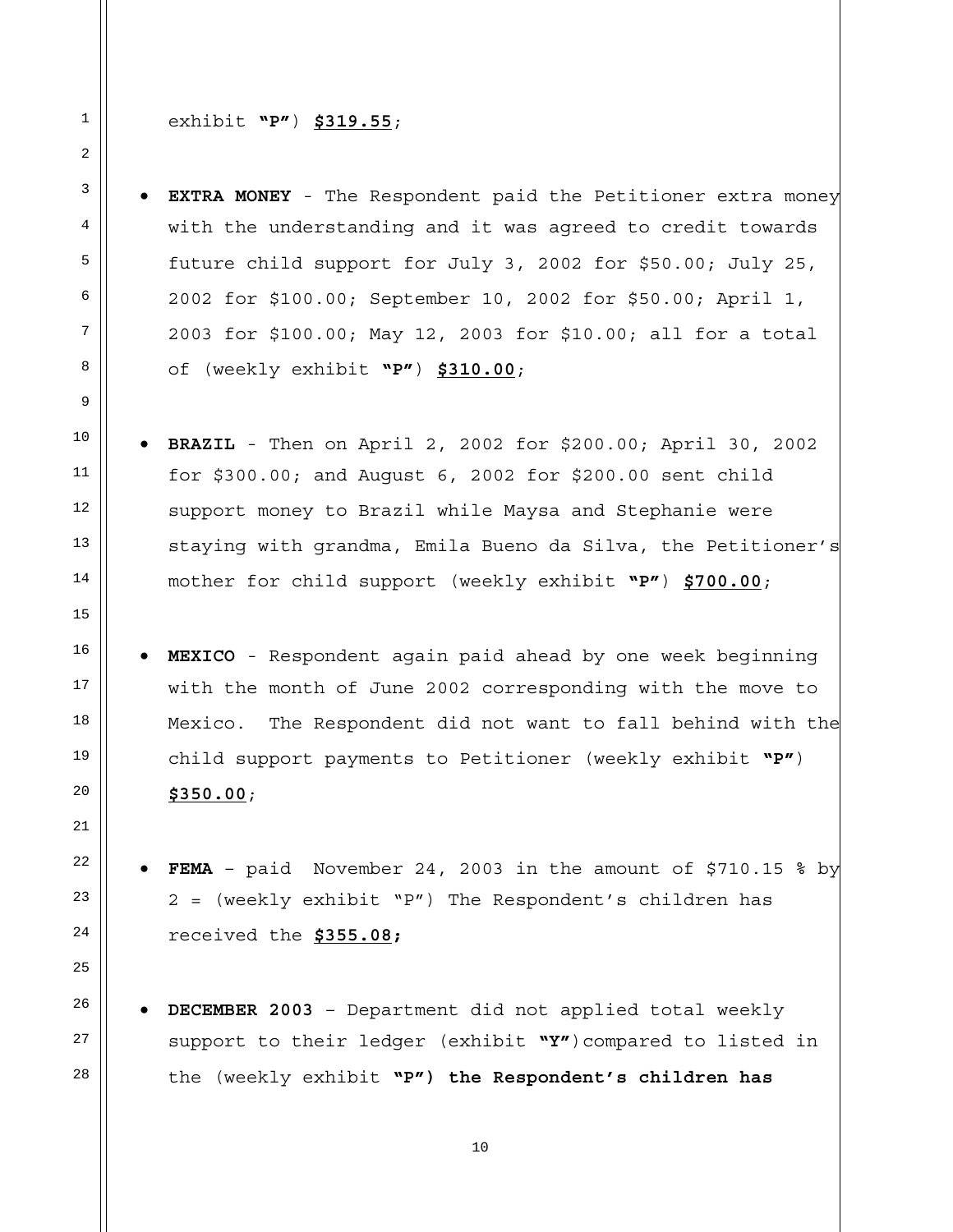## **received of \$1,228.00**;

**All of the above direct payments total equal to found posted on weekly and monthly exhibit "P" (FL-421 monthly payment history) The Respondent's children have received \$3,512.63**. Included in the total direct payments is \$56,429.15

# **OTHER PAYMENTS MADE BY THE RESPONDENT:**

**(b) - "SSDI"-** San Bernardino County Department of Child Support Services stopped crediting beginning on their ledger dated July 03, 2007 (exhibit **"Y"**) the Respondent's Social Security Administration disability benefits "SSDI" for his children from November, 2005 through September 2007 for 23 payments in the total amount of *<\$13,662.00>* **(**exhibit **"P"** FL-421 monthly payment history**) from the Social Security Administration (SSDI) benefits including the \$13,662.00. Respondent's children have received total of \$28,442.00 from the Social Security Administration covering "SSDI".** 

**(c)** - Garnishment and intercept (exhibit "F") **\$4,234.10**;

**(d) - LUMP SUM** - San Bernardino County Child Support Services decided (exhibit **"Y"**)with the "Lump Sum" from Social Security (exhibit **"G"**)gave no credit towards either child support arrears or interest on arrears of(exhibit **"P"** FL-421 monthly payment history)and the Respondent's children has received the "SSDI" **\$2,026.00**.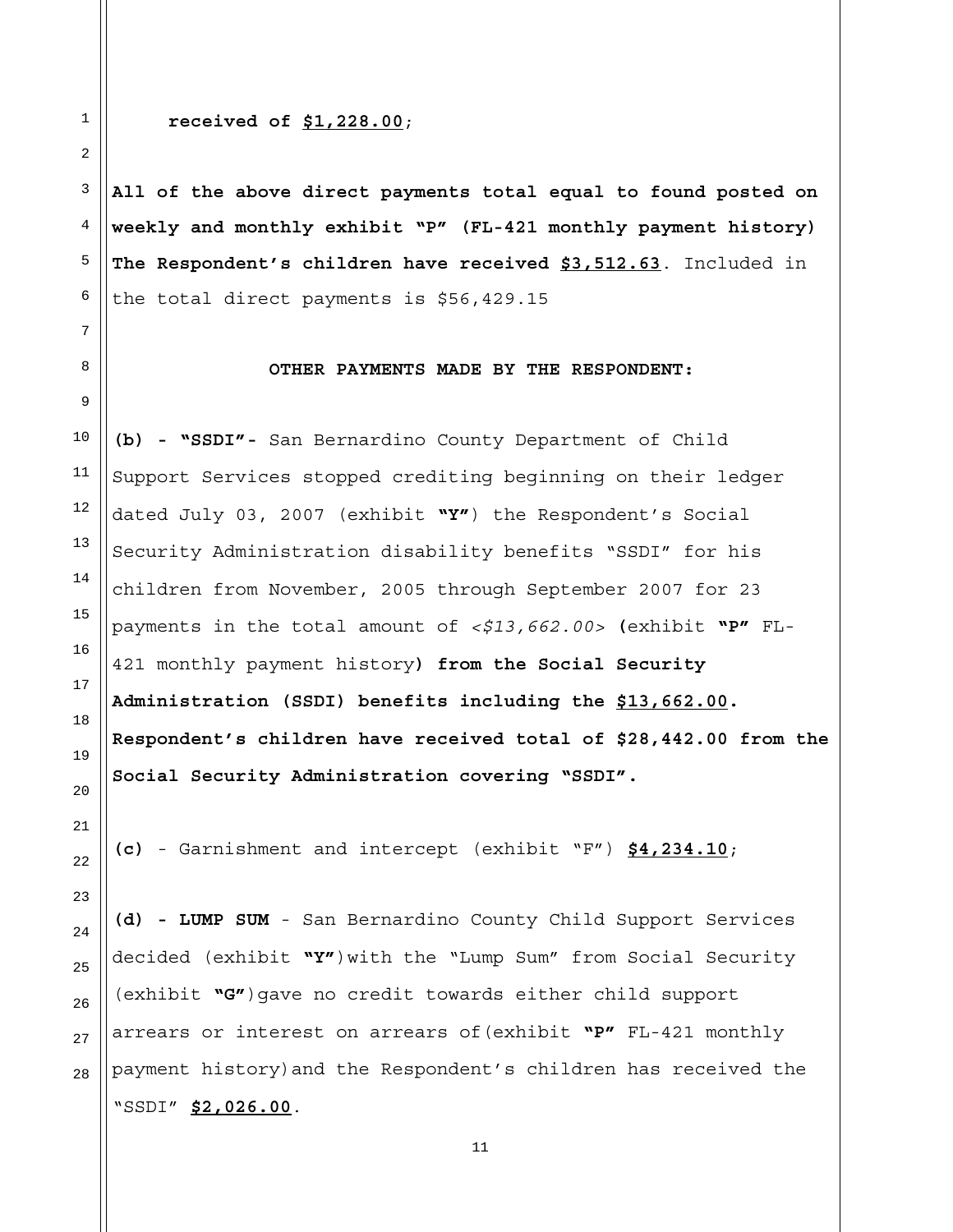Court Order Transcript October 02, 2006 page 34, line 4 through 12 states:

**Court:** "Social Security disability payments paid after January  $1<sup>st</sup>$ , 2005 which are in excess of the support order are too applied to arrears,

**Mr. Askins:** In excess?

**The Court:** In excess.

**Mr. Askins:** And the excess – if there's any excess left? **The Court:** If there's excess, it's going to be applied to the arrears.

Lump sum "SSDI" payment, consisting of payments representing more than one month, the non-custodial is to receive credit for each month the lump sum payment was intended. The local child support agency may apply any remaining excess federal credit amount to a non-custodial parent's IV-A or non-IV-A arrears,

**(e) - Deposited Checks** - were used for child Support per Petitioner in writing and verbally (exhibit **"R"**) from the Respondent's company Accura Insurance Services commission checks. All checks ere deposited into Petitioner's personal checking account number 01892-14507 with Bank of America (exhibit **"R"** – 20 pages) and weekly exhibit **"P"** and exhibit **"P" (FL-421)** monthly payment history. The Petitioner and the Respondent have a written and verbal agreement that those checks allows the child support order to be **paid by an alternative method.** The Respondent's children have received in the total amount of **\$3,536.37**;

28

1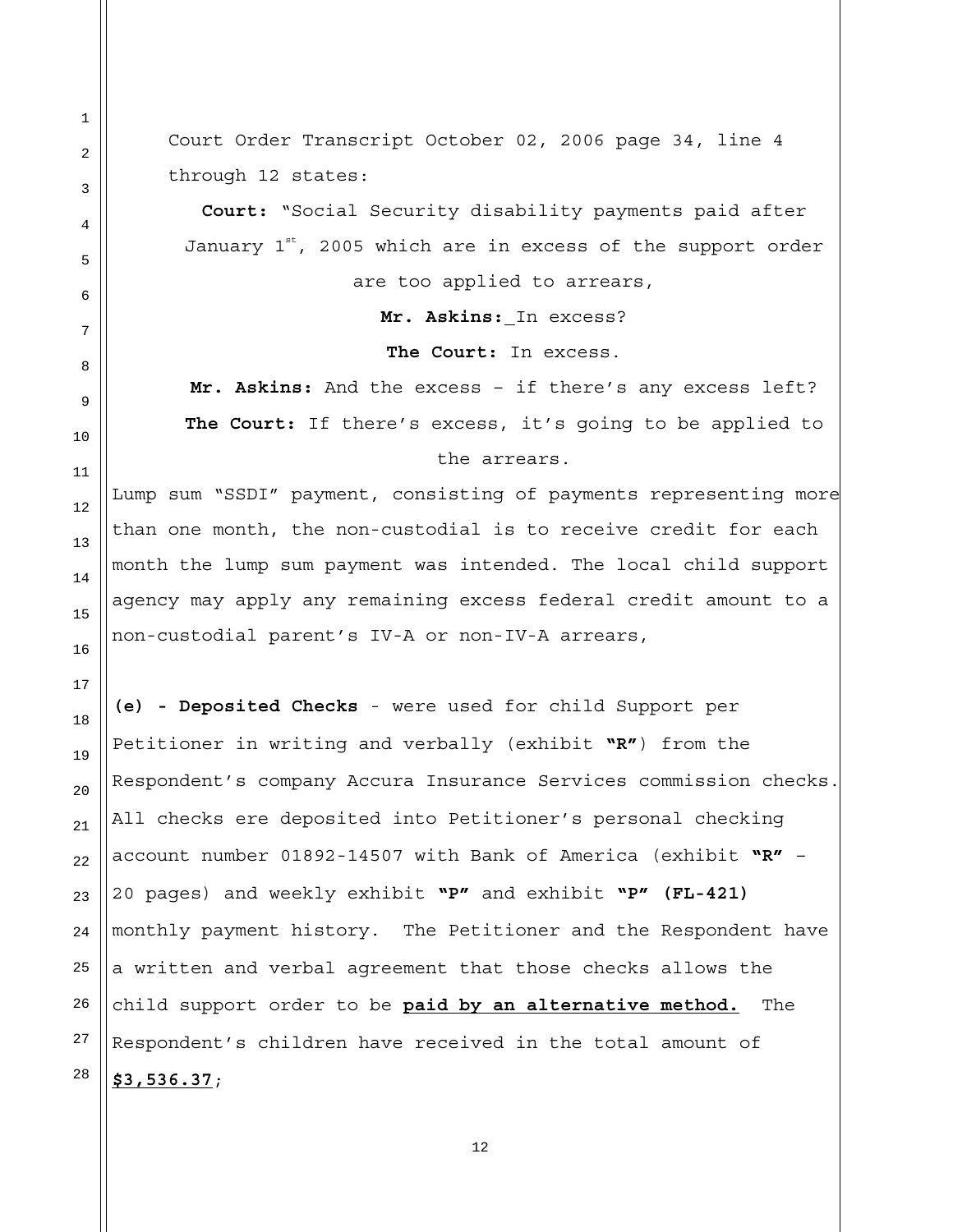1 2 3 4 5 6 7 8 9 10 11 12 13 14 15 16 17 18 19 20 21 22 23 24 25 26 27 28 **(f)** - Zero child support effective modification date November 1, 2005. **RECAP - NOT CREDITED by DEPARTMENT'S CHILD SUPPORT LEDGER:**  Forged Checks \$3,536.37 "SSA" lump Sum 2,026.00 "SSA"-"SSDI" payments 13,662.00 Direct payments 3,536.37 Grand total not credited **\$22,760.74** and the Respondent's children has received all of the above ========= San Bernardino County Department of Child Support Services is stating on their ledger the Respondent owes \$23,543.06 including interest as of July 3, 2007 (exhibit **"Y"**). The Respondent is only required to pay **\$91,500** and the Respondent's children have received child support including **\$22,760.74** for a grand total of **\$94,667.62**. The Respondent has over paid by **\$3,167.62**. The Respondent owes nothing to child support. **(f) - Zero child support** effective with modification date November 01, 2005 per Court order dated Court Transcript May 12, 2006 - page 21, line 5 through 6; Court transcript October 02, 2006 - page 5, line 17 and page 6, line 19 and 20 **(e**xhibit **"A"**  full payment history**).** 

# **INTEREST CREDIT**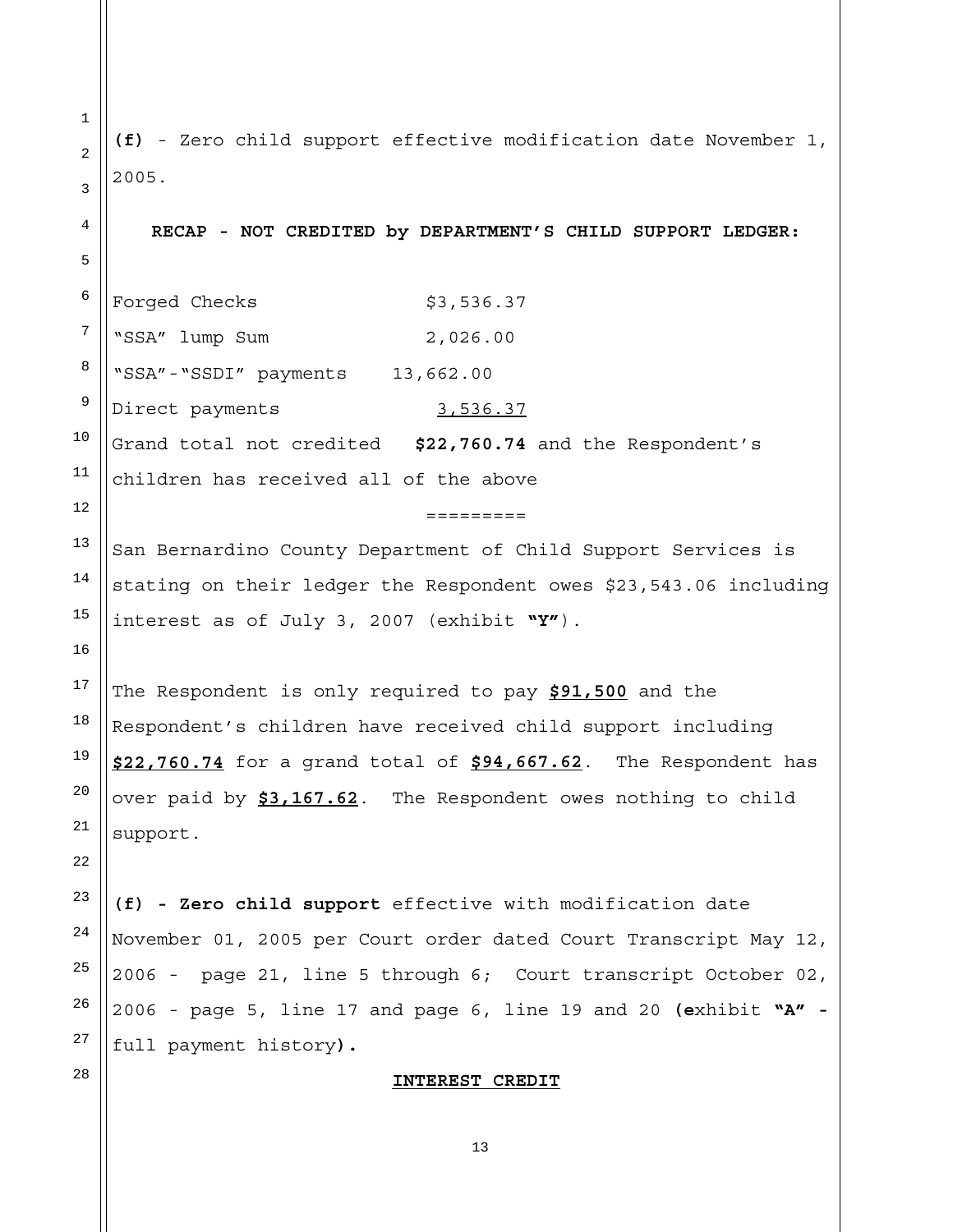2 3 4 5 6 7 8 9 10 11 12 13 14 15 16 Interest adjustment "*shall"* be allowed and can be adjusted by the Court. **Moyse vs. Follows (2006) S127874 in the Supreme Court of the State of California** 39 Cal.  $4^{th}$  179; 138 P.3d 200; 46 Cal. Rptr. Ed 49; 2006 Cal. does allow interest adjustment for retroactive facts. Under Section 4, subdivision (h) [] s exception retroactivity applies for facts. All of the above are facts. Respondent ask the Court to order interest adjustment for the facts above towards child support arrearages. The main fact is the Respondent's *total and permanent disability (*exhibit **"D"***).* Additional facts are the Respondent paid towards child support by or for the Respondent's children. And/or Interest "*shall"* be correctly credited established by the **AB 2669 – Code of Civil Procedure Section 695.221** (exhibit "K") effective January 1, 2005. There was no interest adjustment made on Department's ledger (exhibit **"Y"**).

#### **TRAVESTY IN THE LAW**

20 21 22 23 24 25 26 27 28 It would be a travesty in the law if the Respondent is aggrievedly denied protection under the laws protecting the disabled with *total and permanent disability* (exhibit "D")as the following series of legislation laws covering **Family Code Section 4504** and **AB 2669** – **Code of Civil Procedure Section 695.221** (exhibit **"K"**)(*"shall"-* application of payments from "SSA"); **AB 891** - **Family Code Section 5246 (3)\*** (*"shall"* limit excess garnishments); **AB 891** - **Family Code Section 17500 (c) ++** in reference to **Revenue and Taxation Code Section 19271 (e) (3)**

1

17

18

19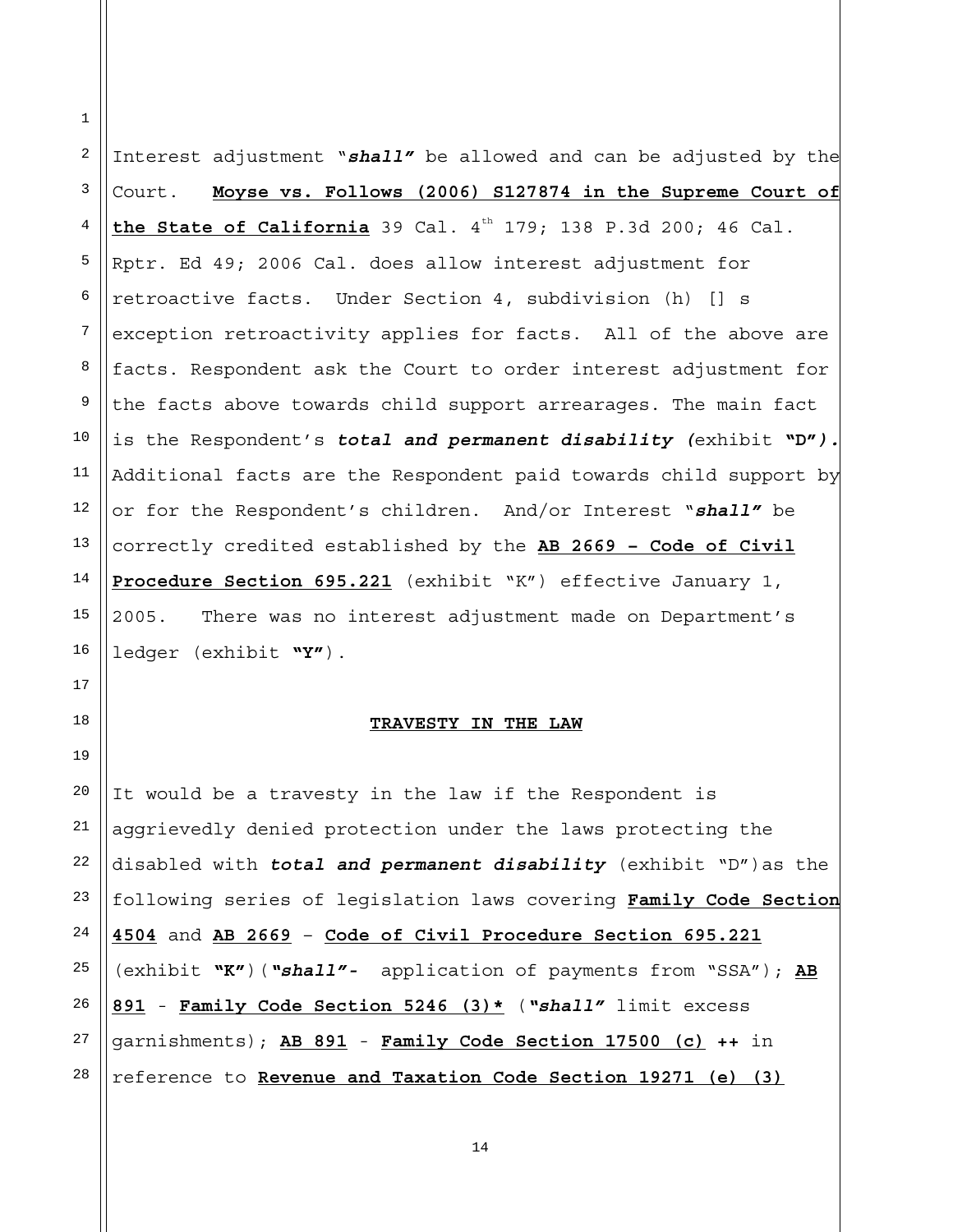*("shall"* stop intercepts); and **AB 891** - **Family Code Section 17400.5** (*"shall"* start governmental process for change in circumstances).

1

2

3

4

5

6

7

8

9

10

11

 $20^{\circ}$ 

San Bernardino County Department of Child Support touts it has the policy to follow the law, but in the Respondent's situation is treated differently, it's about winning. "It's the Governments Role – Our Department's goal is to a fair and equitable child support order" on the web sight "DCSS". Where is the fairness of the Department towards the Respondent?

12 13 14 15 16 17 18 19 The Director of the San Bernardino County Department of Child Support Services, Connie Brunn touts "we are committed and dedicated to the highest quality of Customer Service delivered with fairness and respect to all ..." What happens to those that are *totally and permanently disabled* **(**exhibit **"D")?** *Lumped into the same group that can work or should work?* **AB 891** and **AB 2669** (exhibit **"K")** changed to separate those that are *totally and permanently disabled.* 

21 22 23 24 25 26 27 28 The Petitioner is without clean hands and not be rewarded for her lies, decent, and out and out fraud to the Department of Child Support Services, and to the Respondent. The Petitioner claims child support was only paid through August 2003 (exhibit **"V"**). The facts tell another story on when, the amount, and how child support was paid (exhibit **"A"**). Petitioner failed to follow up with the Department of Child Support in November 2004 and provide with additional documents proving the Social Security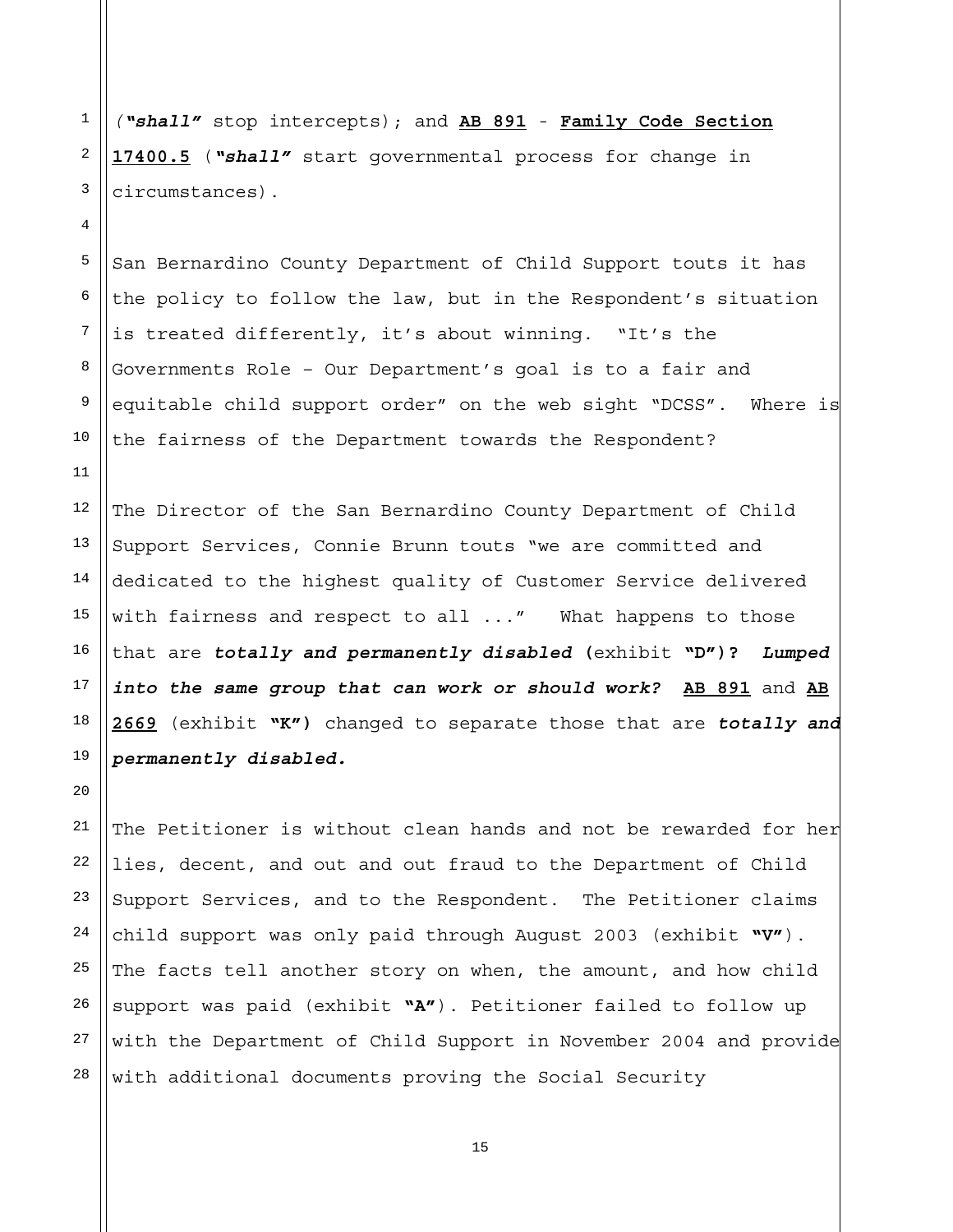Administration Disability "SSDI" benefits were being paid to the Respondent's children. The Petitioner signed the Declaration of Child Support History on May 3, 2004 under the penalty of perjury (exhibit **"V"** and **"H"**). The Petitioner knew that the Respondent is *totally and permanently disabled* **(**exhibit **"D")**.

## **RESPONDENT PRAYS TO THE COURT**

 The Child Support paid "recap" to the Petitioner is as follows: (a) Child Support direct payments **\$56.429.15**  (b) "SSDI" payments to dependent Children 28.442.00 (c) Garnishments and Intercept 4,234.10 (d) Lump Sum – "SSDI" 2,026.00 (e) Deposited commission checks 3,536.37 Total Child Support paid to Petitioner \$94,667.62 ========== A total of **\$94,667.62** has been paid towards child support for the Respondent's children. The Respondent prays in all fairness for the Court to grant the full credit paid towards child support. Dated: August 20, 2007 respectfully submitted Ray William Askins, Jr., Respondent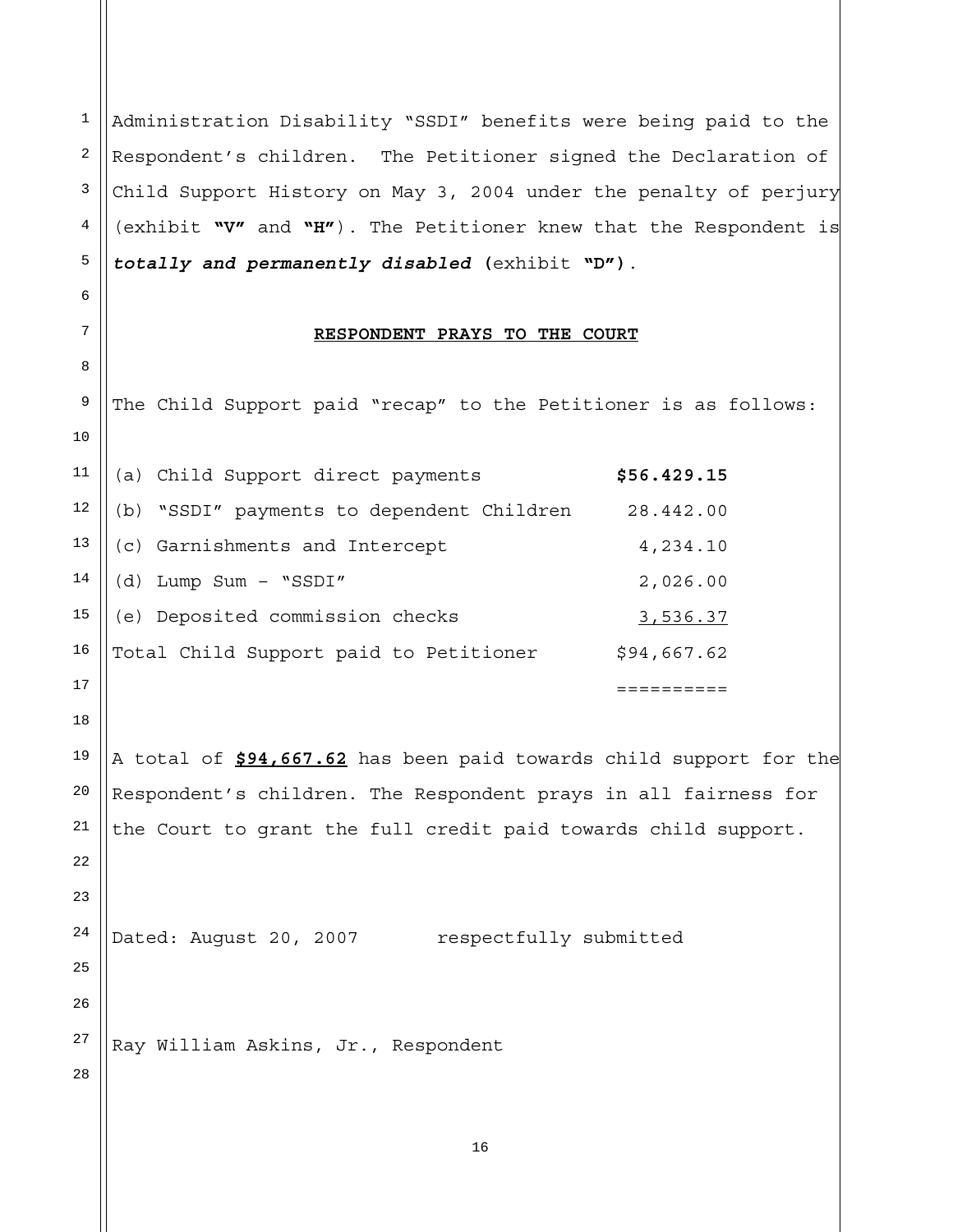# **EXHIBITS LIST**

1

2

3 4 5 6 7 8 9 10 11 12 13 14 15 16 17 18 19 20 21 22 23 24 25 26 27 28 **"A"** – FL-421 Monthly Child Support Payments ledger from October, 2000 through September, 2007; and from Child Support liberation, Inc., monthly ledger; **"B"** - Weekly Child Support Payments ledger from October, 2000 through February 2004; and Copies of all direct (189 Pages) payments made to Petitioner 189 pages; **"C"** - Family Court Judgment filed April 24, 2002; **"D"**- Medical disability: "SSA" Award letter dated January 25, 2006 for "SSDI"; "SSDI" benefits letter dated March 23, 2007; and letters from Rajeev Gupta, M.D., Internist; Jacobo Andreas, MD; Neurologist; and Patrick Wolcott, M.D., Specialist for Apnea; **"E"** - "SSDI" Social Security Administration Payments to Respondent's dependent children (20 pages); **"F"** - Garnishments and Intercepts payments; **"G"** - Lump Sum from "SSDI" letter dated October 29, 2006; **"H"** - Credit letter from Petitioner; **"I"** – Deposited commission check copies used for Child support; **"J"** – Passport revoked – letter from American Consulate; **"K"** – Code of Civil Procedure Section 695.221 provided by Assemblywoman Bonnie Garcia (sponsor of AB 2669)) **"L"** – Family Code Section 4504; **"M"** - August 11, 2004 letter to Child Support by Respondent; **"N"** - Application to "SSA" for benefits dated October 26, 2004 by Petitioner; **"O"** – **"P"**– Minute Order, July 10, 2006;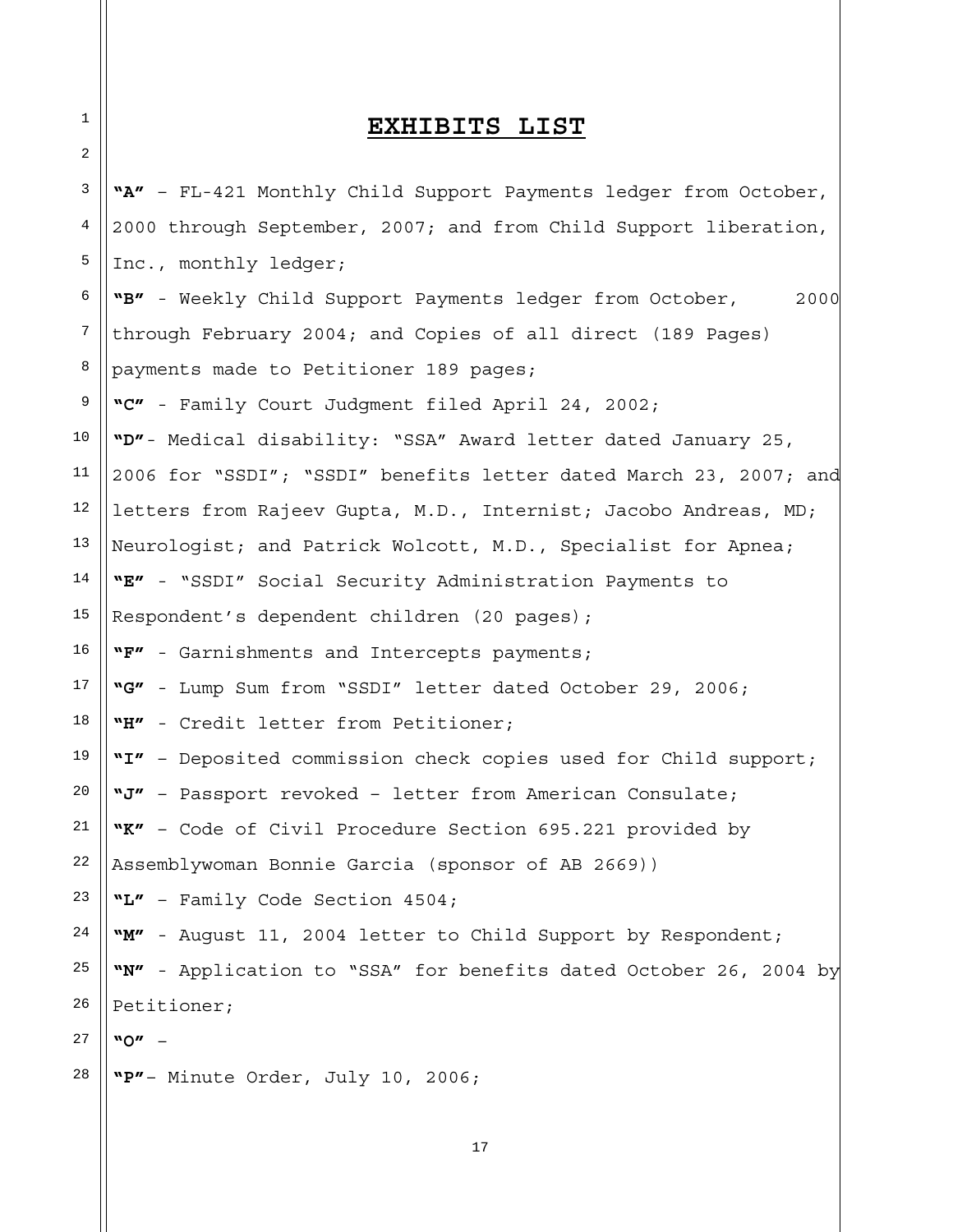| $\mathbf{1}$ | "Q"- Responsive Declaration to Show Cause or Notice of Motion   |
|--------------|-----------------------------------------------------------------|
| 2            | dated October 19, 2005 from the Department;                     |
| 3            | "R"- Credit Report of Respondent showing lien incorrect amounts |
| 4            | of child support owing from the Department March 2007;          |
| 5            | "S" - Barbara Grady's Point and Authority May 12, 2006;         |
| 6            | ${}^{\mathbf{w}}\mathbf{T}^{\prime\prime}$ - ;                  |
| 7            | $"U" -;$                                                        |
| 8            | "V" - Declaration of Support Payments History dated May 3, 2004 |
| 9            | by Petitioner;                                                  |
| 10           | "W" - Department Child Support's various ledgers historically;  |
| 11           | "X" - Case Payment Website! Dated July 03, 2007;                |
| 12           | "Y" - Child Support ledger Dated July 03, 2007;                 |
| 13           | "Z" - March 14, 2007 letter from Child Support;                 |
| 14           |                                                                 |
| 15           |                                                                 |
| 16           |                                                                 |
| 17           |                                                                 |
| 18           |                                                                 |
| 19           |                                                                 |
| 20           |                                                                 |
| 21           |                                                                 |
| 22           |                                                                 |
| 23           |                                                                 |
| 24           |                                                                 |
| 25           |                                                                 |
| 26           |                                                                 |
| 27           |                                                                 |
| 28           |                                                                 |
|              |                                                                 |
|              | 18                                                              |